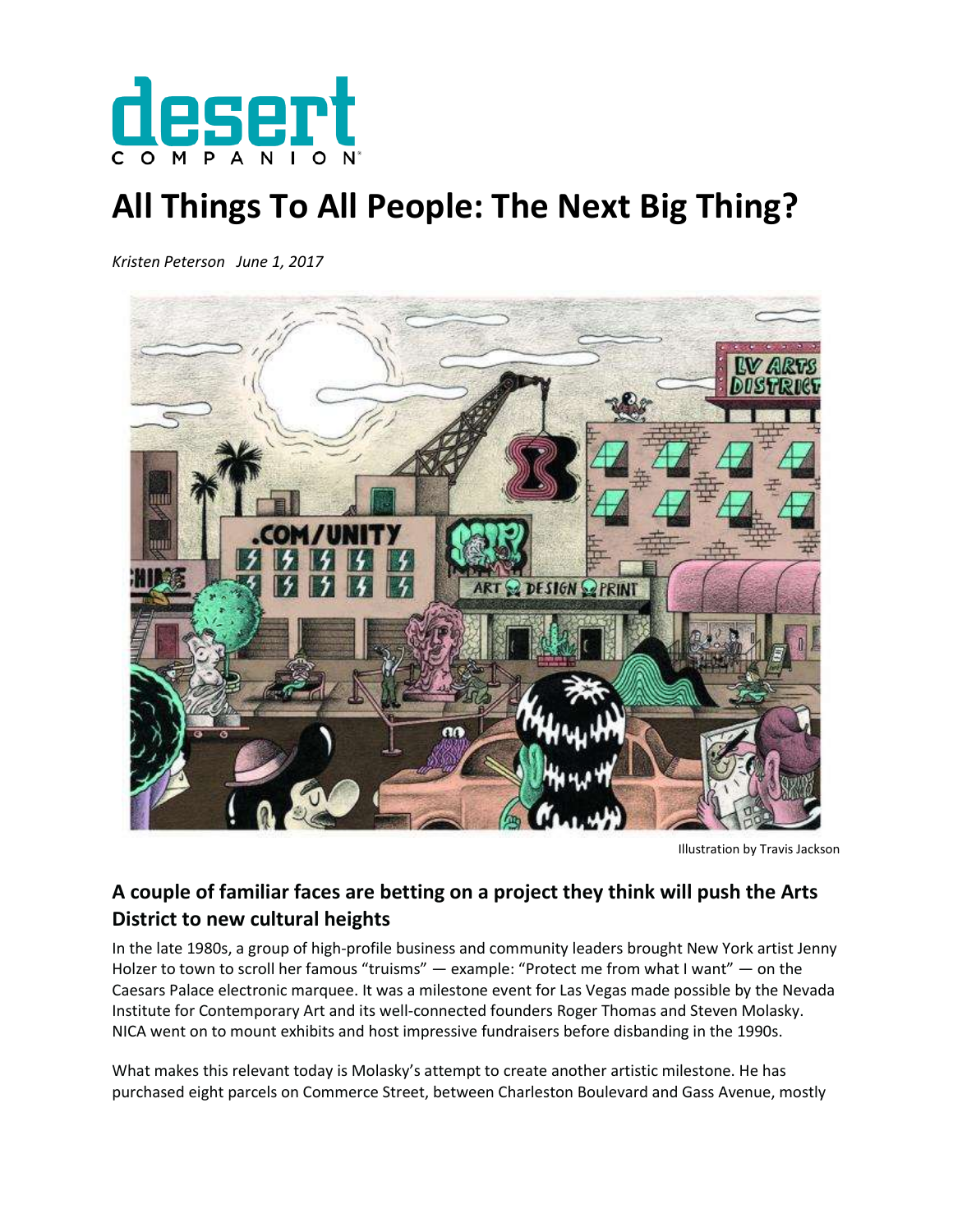industrial buildings along the railroad, and intends to revamp them into a mixed-use complex of art galleries and venue spaces that would accommodate large-scale works, exhibits, installations, and events in rotating spaces — and, possibly, artists' studios and residential spaces.

All of it will be tied to Smart Initiative, a new cultural organization headed by arts consultant Michele Quinn, which will serve as a project-based institution focused on contemporary art. They've been working on it quietly for nearly two years, and as Quinn says, it's a "lean-running institution," comprising her, Molasky, and her staff.

One small portion of the project has already been unveiled. The two worked to secure the Commerce Street space that recently hosted the popular two-month run of Tilting the Basin, a large exhibit surveying Nevada's contemporary arts scene, which Quinn cocurated with the Nevada Museum of Art's Joanne Northrup. The 14,000-square-foot space, at 920 S. Commerce, already revamped into a whistleclean functional venue, will be kept active for future arts projects. The others along Commerce Street will undergo renovations over the next couple of years. Not all will be used consistently or simultaneously (and some Smart Initiative projects will take place elsewhere around the valley).

All of this began after a conversation the two had a couple of years ago about NICA and its role in the arts. The Las Vegas natives met regularly to find a project that would add value to the city's arts and cultural experience. The Smart Initiative, Quinn says, is a multivenue institution that will be flexible and open to different possibilities — exhibits, events, indoor-outdoor installations. One large installation project by a well-known international artist is already being developed and will be announced once it's farther along.

If seen through to fruition, Molasky's Commerce Street project could have an outsized impact on the Arts District, which has seen a more thriving gallery scene in years past (Dust Gallery, GC Arts, Contemporary Arts Center, Trifecta Gallery, Blackbird Studios), but which is now better known for boutiques, antique stores, bars, and coffee shops than for art. "What we're really trying to accomplish is to bring new life to the area and a new perspective as to what Las Vegas can be as a cultural destination, locally as well as nationally," Quinn says.

And it's coming to light at what seems like a fertile time for Downtown art. West from Molasky's properties, across the railroad tracks, where serious public and private dollars have already been invested in the arts with The Smith Center for the Performing Arts, there's now the growing possibility of a new facility, the Art Museum at Symphony Park, a nonprofit effort quietly raising funds for a contemporary art museum. In May, the Senate Finance Committee heard Senate Bill 187, which would allocate \$10 million in matching state funds for the construction of the building, and also allow for expansion of the Nevada State Museum, which has been discussing a potential merger with the Las Vegas museum. The Las Vegas facility was originally envisioned for the Arts District, but its new board (which includes Quinn) opted for Symphony Park.

Molasky refers to Commerce Street — now under construction as part of the city of Las Vegas' \$36 million project to turn the parallel Main and Commerce streets into one-way roads — as the Historic Railroad Neighborhood. Some of the buildings on the west side of the street open up directly to loading docks facing the railroad tracks that helped establish Las Vegas. Molasky says that in addition to reactivating the industrial buildings for exhibits and events, some buildings will include live/workspaces tied to the arts. Other property owners on the street are also working on projects, he says.